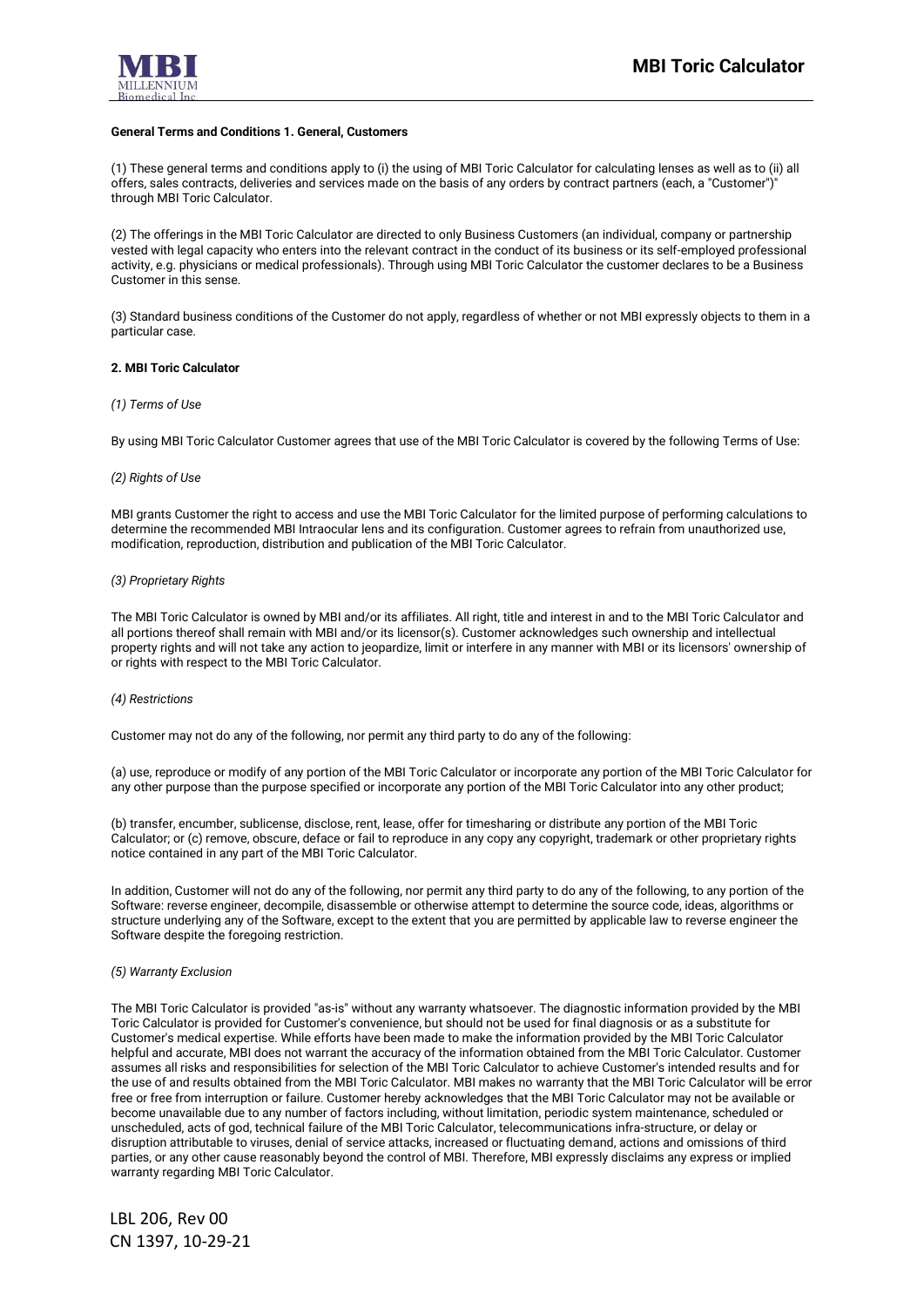## *(6) Limitations of Liability*

Neither MBI nor any of its subsidiaries, employees, or other representatives shall be liable for damages arising out of or in connection with the use of this MBI Toric Calculator. Under no circumstances shall MBI have any liability for any consequential, incidental, indirect, special, or punitive damages or costs (including, but not limited to, lost profits, business interruption, loss of information or data, or loss of goodwill, loss of or damage to property, and any claims of third parties, arising out of or in connection with the use, copying, or display of MBI Toric Calculator or its contents or any linked Web site), regardless of whether MBI has been advised, knew, or should have known of the possibility thereof.

This exclusion from liability shall not apply:

- to any damages arising from loss of life, personal injury or impairment of health; - to any other damages arising from gross negligence or from intention;

- to any damages arising out of MBI' intentional tort.

Compensatory damages arising from any infringement of essential contractual duties shall be limited to the foreseeable damage which would be typical for this type of contract, unless it was caused by intention and/or gross negligence.

### **3. Purchasing of Intraocular Lenses**

*(1) Conclusion of Contract* 

(a) Offerings in the MBI Toric Calculator are non-binding.

(b) By placing an order, the Customer makes a binding offer to purchase the relevant product. The offer will remain open for acceptance by MBI for a period ending at the end of the third business day following the day of the offer.

(c) Without undue delay upon receipt of the order, MBI will send to the Customer by e-mail a confirmation of receipt, which shall not constitute an acceptance of the order. The order shall be deemed to be accepted by MBI either upon subsequent (e-mail) acceptance of the order or by dispatching the product. The sales contract with the Customer shall not become effective until MBI`s acceptance.

*(2) Prices and Payment* 

(a) MBI is entitled to subject deliveries to advance payment.

(b) The Customer shall have no right of set-off or retention, except to the extent that the counterclaim has not been disputed by us or been determined by a final and binding decision.

## *(3) Dispatch of the Product*

(a) Any date of dispatch shall be only approximate, only except if a fixed date of dispatch has been individually and explicitly agreed upon.

(b) Any time period relevant to determine the date of dispatch shall begin (i) in event of payment after delivery, upon the conclusion of the sales contract or (ii) in event of advance payment, upon receipt by us of the full purchase price (including shipping costs).

(c) The date of delivery shall be such day on which the product is handed over by MBI to the carrier.

(d) Regardless of whether any product is indicated on the order form as "in stock", MBI may sell such product at any time. In such cases, MBI shall only be obligated to dispatch the product within the time period agreed upon or indicated by MBI as long as stock lasts.

(e) In the event that no date of dispatch has been specified or otherwise agreed upon or MBI is no longer required to deliver within any agreed time period pursuant to char. (d), MBI will announce to the customer a new date of dispatch as soon as known.

(f) In the event that a supplier fails to deliver in a timely manner a product that has been indicated on the order form as "not in stock" or has been sold off in accordance with char. d above, any applicable delivery period pursuant to char. (b) shall be deemed to be extended until delivery is made by the supplier plus an additional period of three business days provided that the supplier's failure to timely supply the products is not a result of MBI's fault or negligence and that MBI as without undue delay ordered the relevant products from the supplier.

LBL 206, Rev 00 CN 1397, 10-29-21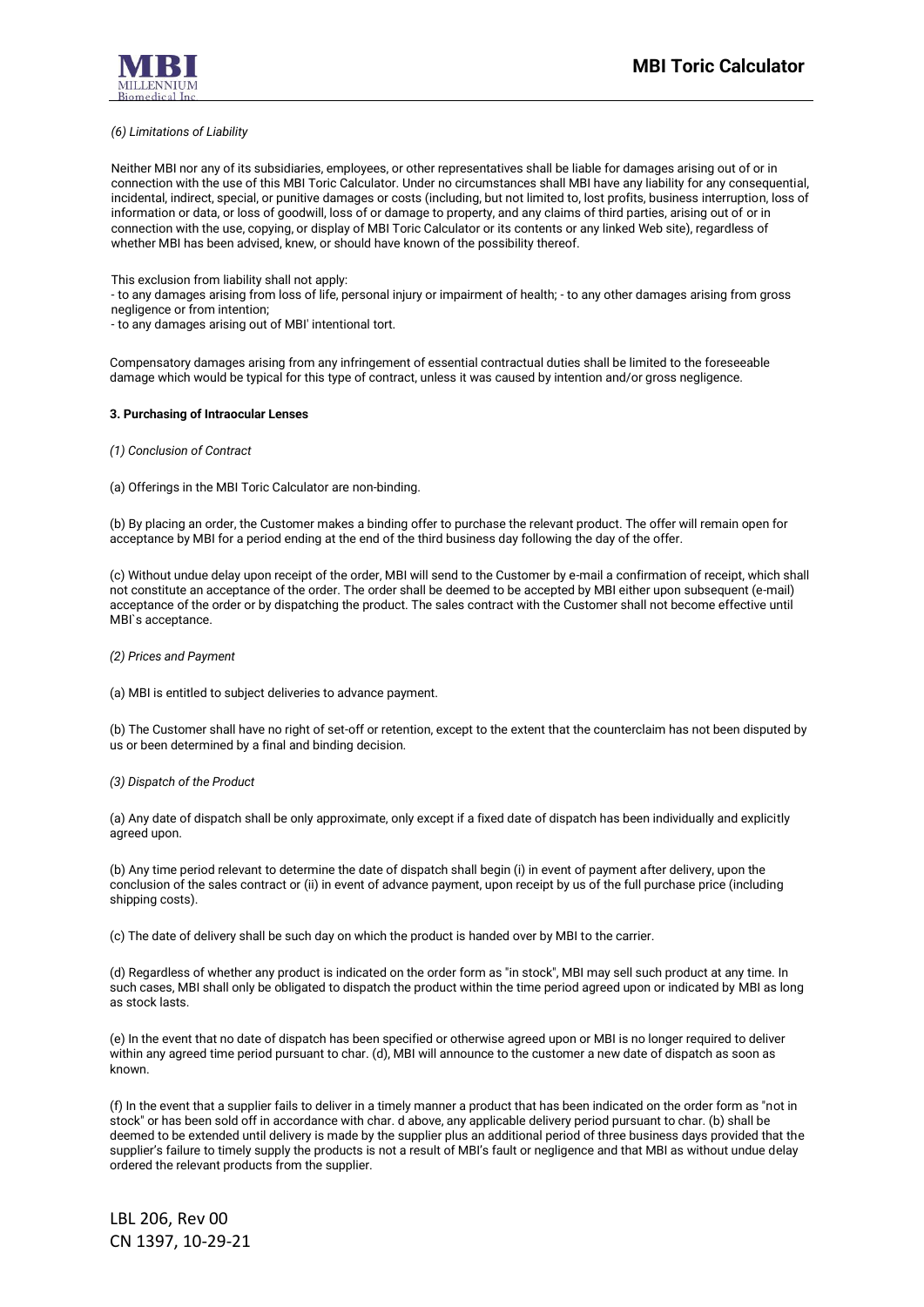

(g) In the event that the product is no longer available or cannot be timely delivered, for any of the reasons set out in char. MBI shall without undue delay inform the Customer thereof. If the product is no longer available from the suppliers within the foreseeable future, MBI shall be entitled to terminate the sales contract. In case of such termination, MBI shall without undue delay reimburse the Customer any payments which the Customer has made to us in respect of the order. The legal rights of the Customer resulting from late delivery shall not be affected by this provision; provided, however, that the Customer may claim damages only subject to the provisions of Section 4 of these General Terms and Conditions.

(h) Partial deliveries of products included in the same order shall be permitted, provided that MBI shall bear any additional shipping costs caused thereby.

### *(3) Shipment, Insurance and Passing of Risk*

(a) Unless expressly otherwise agreed upon, MBI shall be free to determine the appropriate mode of shipment and to select the carrier at reasonable discretion.

(b) MBI shall only be obliged to properly and timely deliver the product to the carrier and shall not be responsible for any delays caused by the carrier. Any transit times specified by MBI shall therefore only be non-binding estimates.

(c) The dispatch always occurs insured.

## *(4) Retention of Title and Resale*

(a) MBI retains title to the goods until receipt of all payments in full. In case of breach of contract by the purchaser including, without limitation, default in payment, MBI is entitled to take possession of the goods.

(b) The purchaser shall handle the goods with due care, maintain suitable insurance for the goods and, to the extent necessary, service and maintain the goods.

(c) As long as the purchase price has not been completely paid, the purchaser shall immediately inform MBI in writing if the goods become subject to rights of third persons or other encumbrances.

(d) The purchaser may resell goods subject to the above retention of title only in the course of his regular business. For this case, the purchaser hereby assigns all claims arising out of such resale, whether the goods have been processed or not, to us. Notwithstanding MBI's right to claim direct payment the purchaser shall be entitled to receive the payment on the assigned claims. To this end, MBI agrees to not demand payment on the assigned claims to the extent the purchaser complies with all his obligations for payment and does not become subject to an application for insolvency or similar proceedings or to any stay of payments.

(e) Insofar as the above securities exceed the secured claim by more than 10%, MBI is obligated, upon own election, to release such securities upon the purchaser's request.

## *(5) Warranty*

(a) In the event of a defect of the delivered product, the Customer shall be entitled to request from MBI to repair the defect or to supply another product (as ordered) which is free from defects. MBI shall have the right to choose between any such remedies at own discretion.

(b) If the remedy (supplementary performance) pursuant to Section 3 para. (1) char. (a) fails or cannot reasonably be expected from the Customer or MBI refuses to remedy the defect, the Customer shall be entitled to terminate the sales contract, reduce the purchase price or claim damages or frustrated expenses, in each case in accordance with applicable law; provided, however, that damage claims of the Customer shall be subject to the provisions contained in Section 4 of these General Terms and Conditions.

(c) The warranty period shall be twelve months upon delivery of the product.

(d) The Customer shall promptly upon delivery inspect the product with due care. The delivered product shall be deemed to be approved by the Customer unless the defect is notified to MBI (i) in case of any obvious defects within a period of five business days upon delivery or (ii) otherwise within five business days from the day when the defect has been identified.